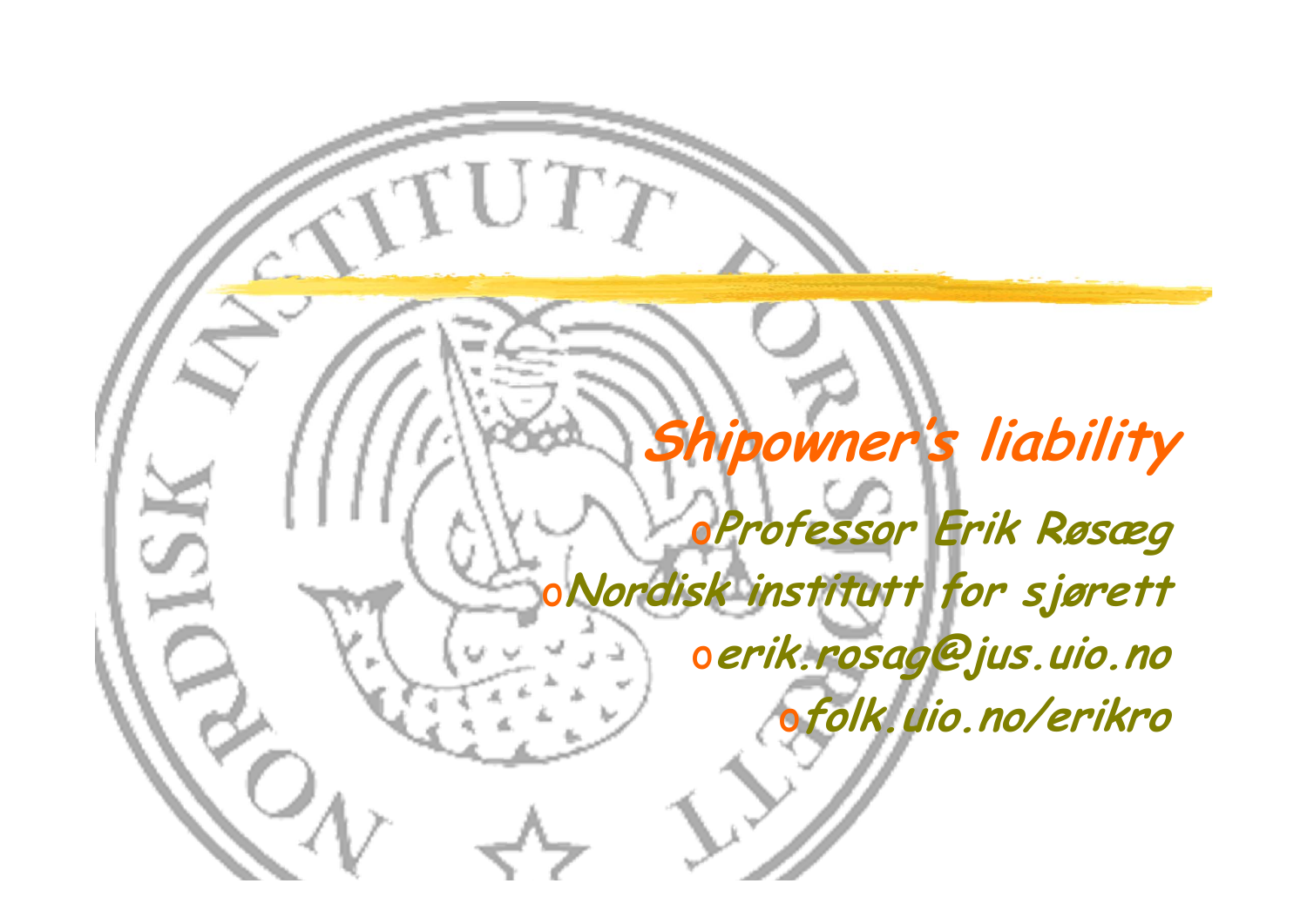

<sup>o</sup> **"Reder"** <sup>o</sup> **Owners** <sup>o</sup> **Owner pro hac vice** <sup>o</sup> **Different kinds of companies** <sup>o</sup> **Limited company** <sup>o</sup> **Partnership** <sup>o</sup> **Limited partnership** <sup>o</sup> **Other organizations** <sup>o</sup> **Joint ventures** <sup>o</sup> **Management**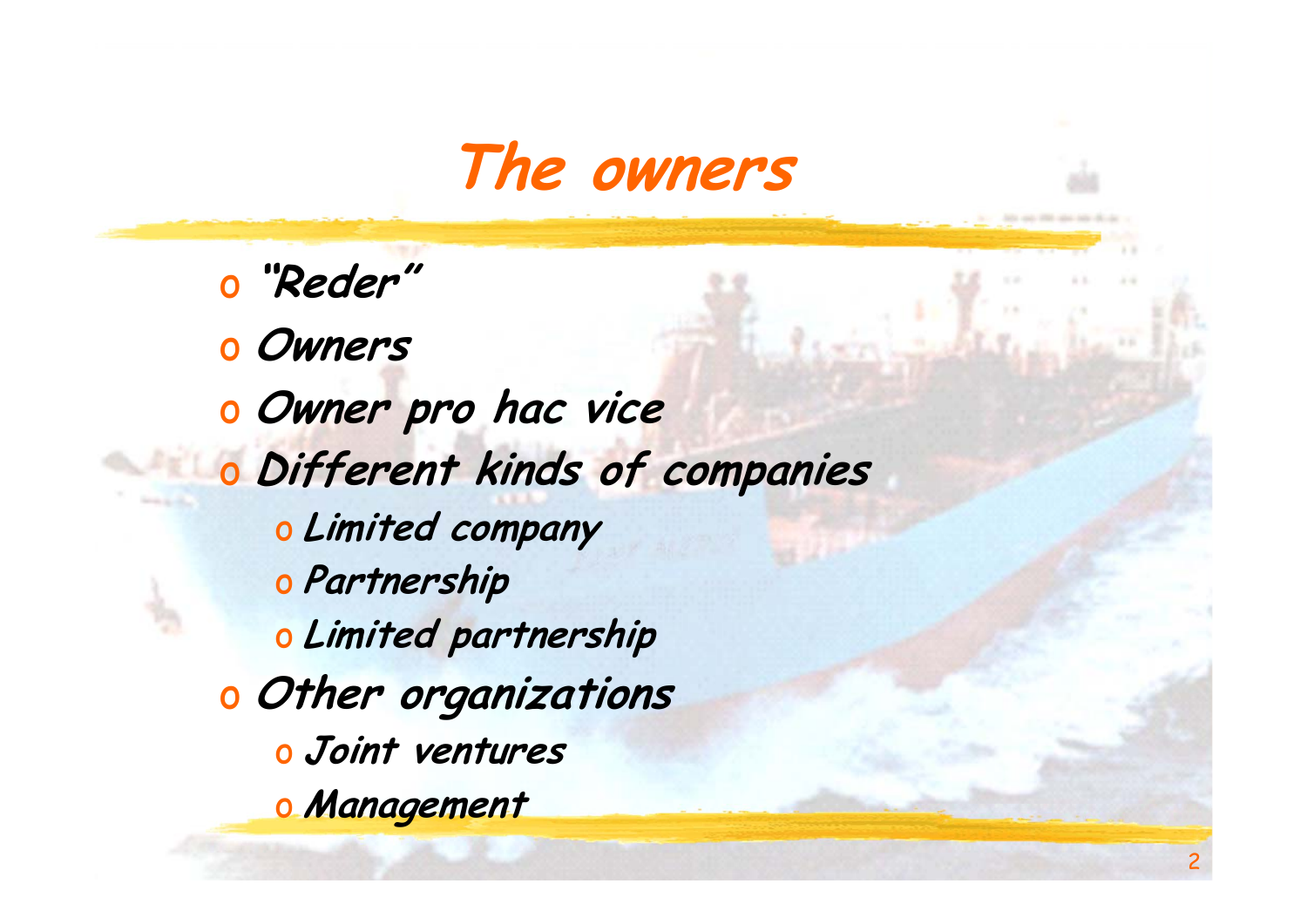**Different helpers**

<sup>o</sup> **Agents** <sup>o</sup> **Stevedores** <sup>o</sup> **Manager** <sup>o</sup> **Pilots and tugs** <sup>o</sup> **Shipyards** <sup>o</sup> **Fire department and other public services**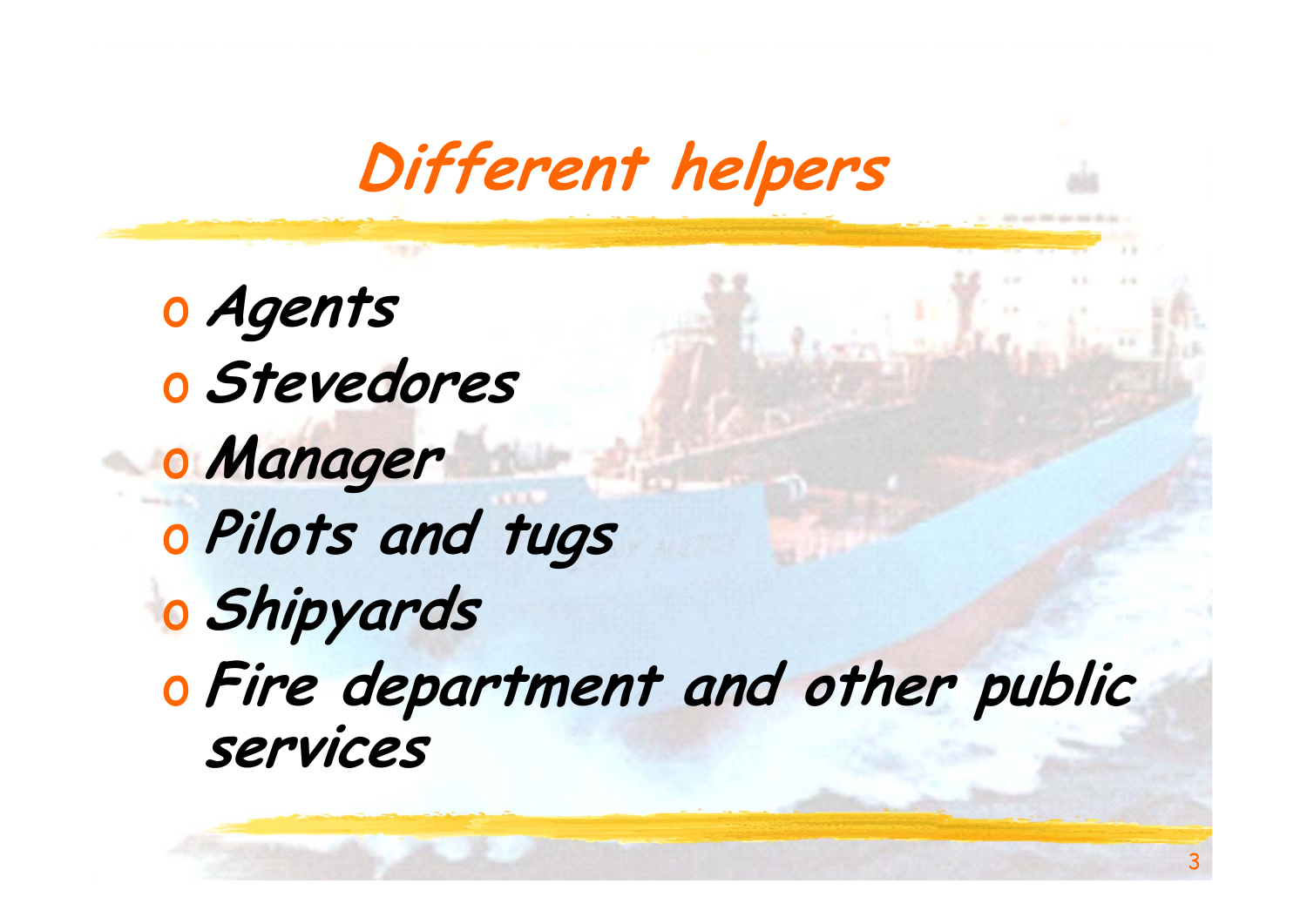## **Characteristics of torts law**

4

<sup>o</sup>**Basis of liability** <sup>o</sup>**Causation** <sup>o</sup> **Loss** <sup>o</sup>**Mitigation** <sup>o</sup> **Insurance**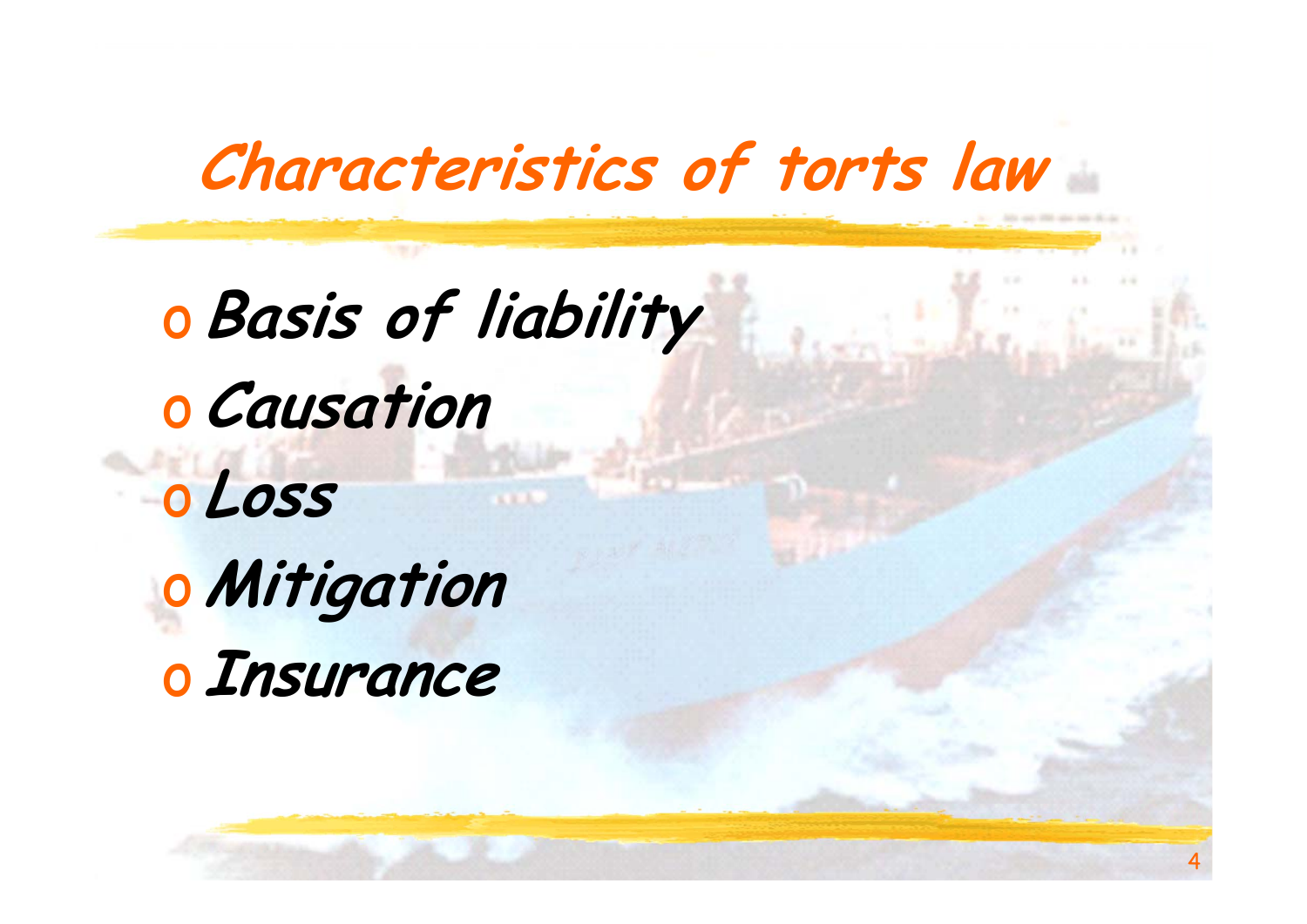## **Diffferent kinds of claims**

<sup>o</sup> **Contractual and extra-contractual** <sup>o</sup> **Personal injuries** <sup>o</sup> **Collision and other property damage** <sup>o</sup> **Consequential losses** <sup>o</sup> **Economic loss not following from personal injuries or property damage** <sup>o</sup> **Pure economic loss** <sup>o</sup> **Pure environmental damage**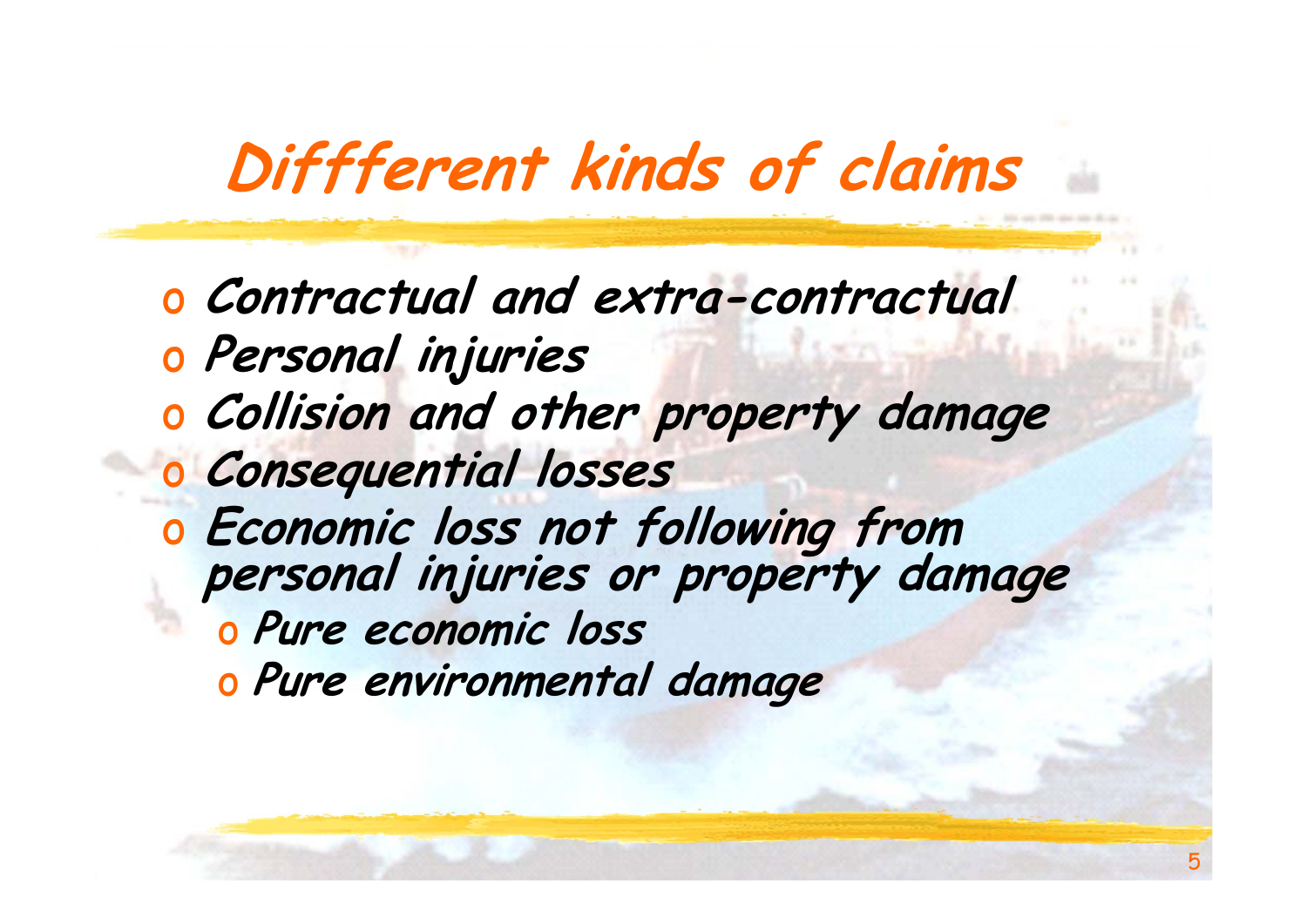

<sup>o</sup> **Idea** <sup>o</sup>**Risk or blame?** <sup>o</sup>**Cases** <sup>o</sup>**Rt. 2011.1225 Sunna (which is a cargo damage case)**

6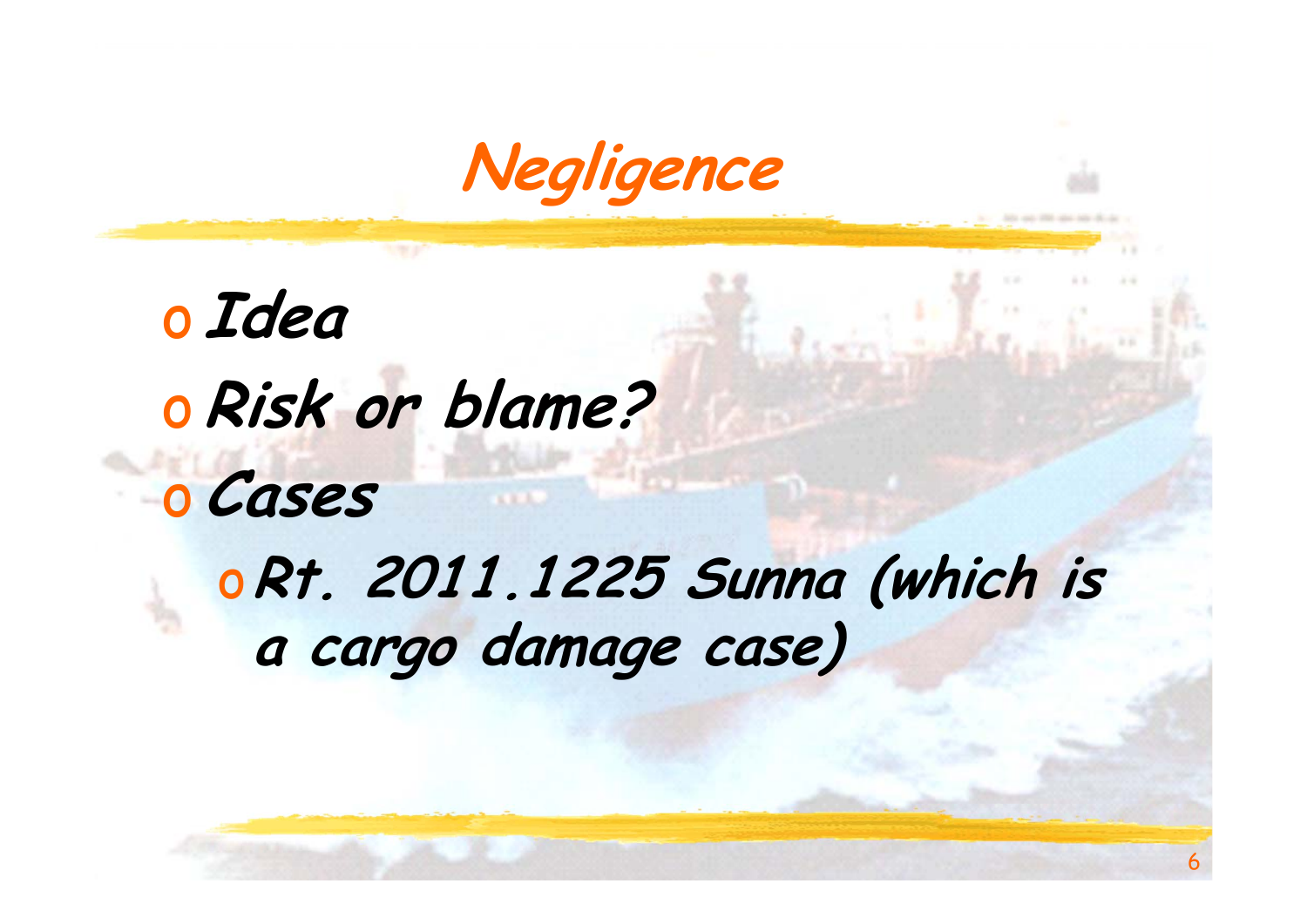**Strict liability**

<sup>o</sup> **Ideas** <sup>o</sup> **Emergency, Torts Act s. 1-4** <sup>o</sup> **Technical failure** <sup>o</sup> **ND 1921.401 Neptun** <sup>o</sup> **ND 1952.320 Sokrates** <sup>o</sup> **Imperfect arrangement** <sup>o</sup> **Polluter pays. Pollution Act, 1981, s. 55** <sup>o</sup> **Cases** <sup>o</sup> **ND 1969.389 Ladogales** <sup>o</sup> **ND 1973.348 Uthaug**

7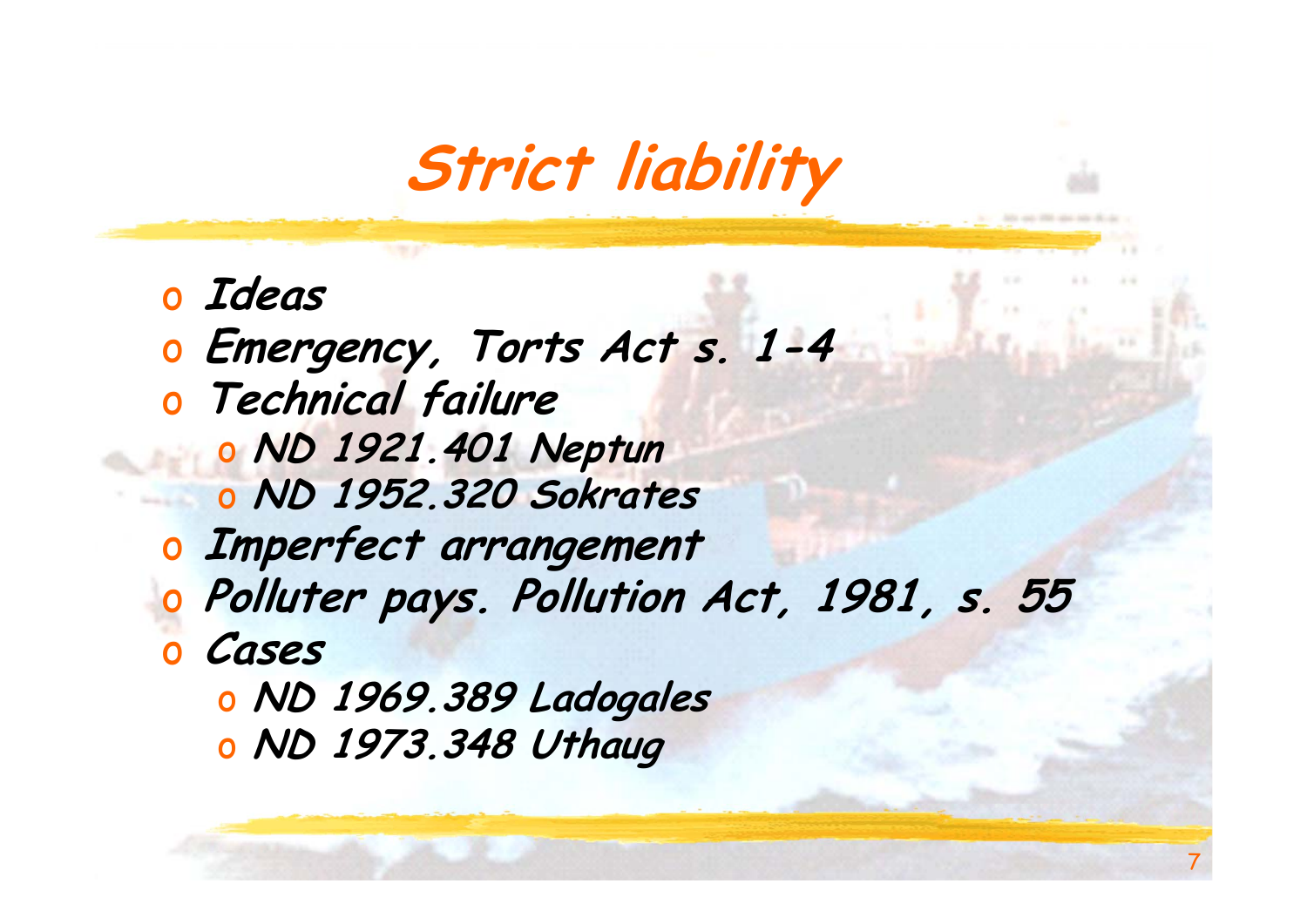### **Vicaronous liability**

### $\overline{0}$ **Idea**

- o**Torts Act s. 2-1**
- o **NMC s. 151**
- o**Anonymous and cumulative errors**
- o **Pilots**
	- o **Pilot Act, 1989, s. 24**
	- o **ND 1963.34 Prince Charles**
	- o **ND 1972.93 Stella Altair**
- o **Contributory negligence and state services**
	- o **Rocknes LB-2009-163221**
- **Corresponding rules in contracts**
- o**Cases**

o

- o **ND 1923.289 Irma-Mignon**
- o**ND 1984.122 Aeroplane in Bodø**
- o**ND 1914.159 Sardinia**
- o **ND 1973 Trygg**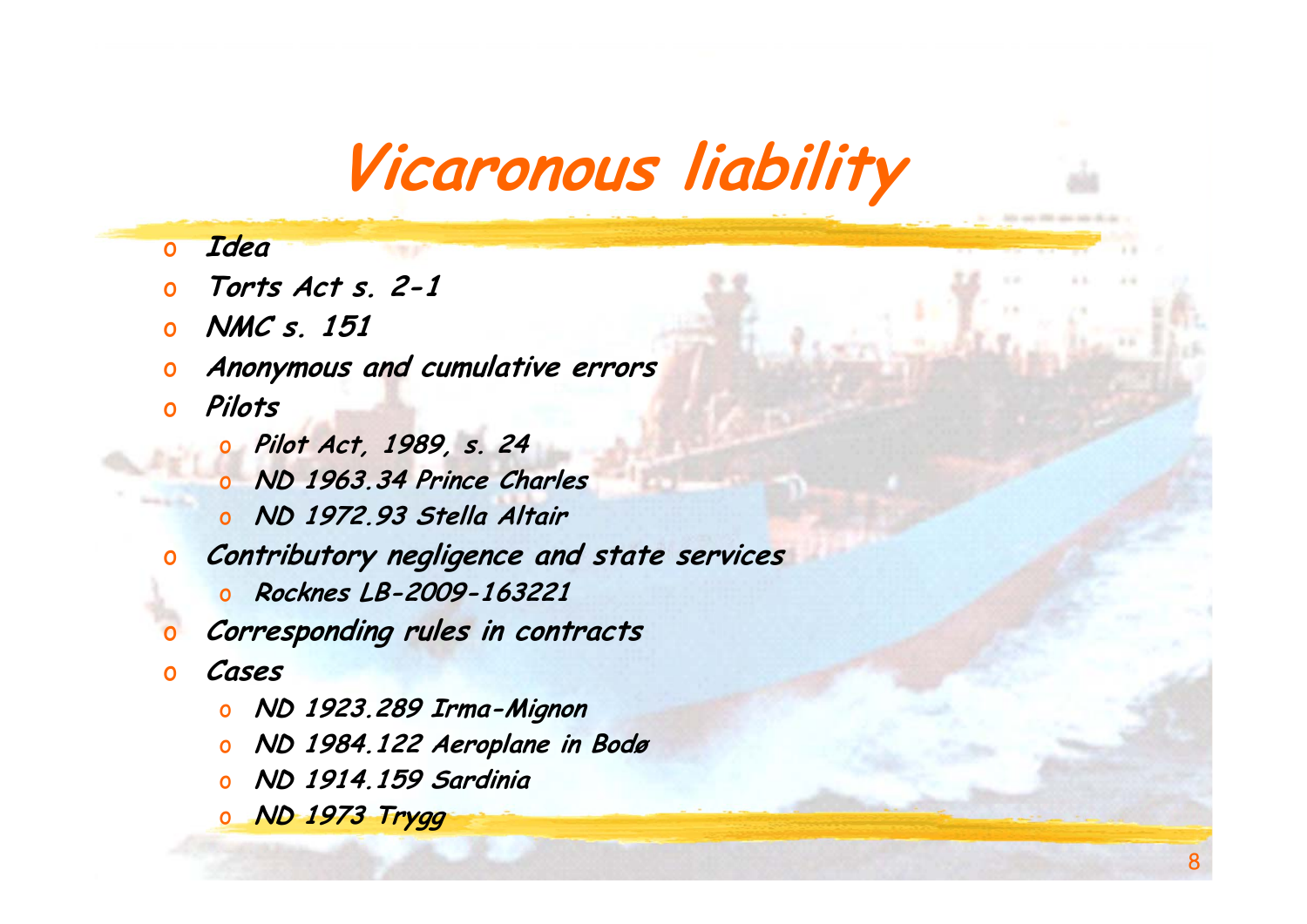### **Collision liability**

<sup>o</sup> **Collision convention** <sup>o</sup> **Ship to ship collisions** <sup>o</sup> **Three-ship collisions** <sup>o</sup> **Collision and pollution** <sup>o</sup> **Ship to shore collisions** <sup>o</sup> **ND 1921.401 Neptun** <sup>o</sup> **ND 1952.320 Sokrates** <sup>o</sup> **Both to blame collisions** <sup>o</sup> **Collision and insurance**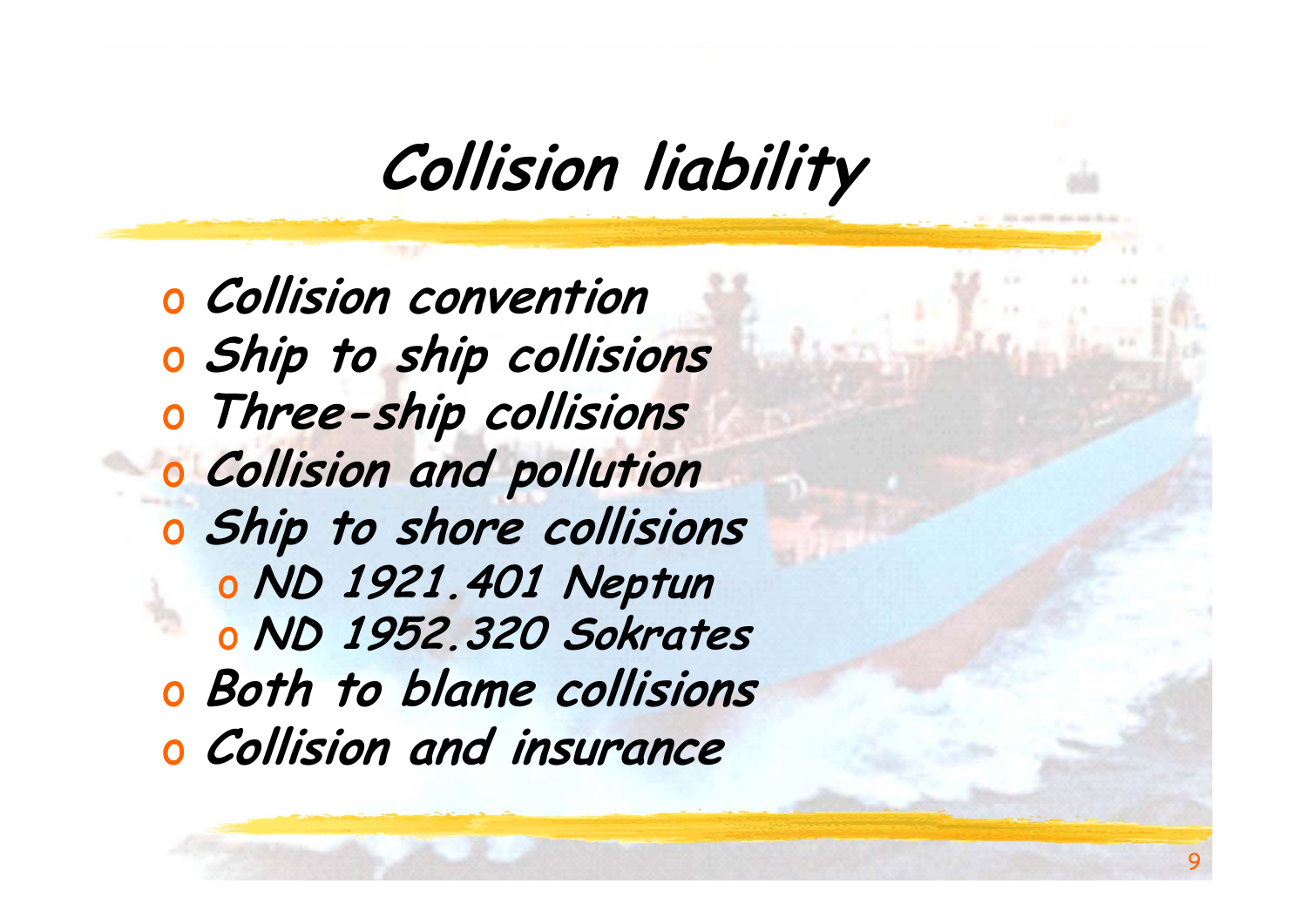**Limitation**

- <sup>o</sup> **Policy**
- <sup>o</sup> **Claims subject to limitation**
- <sup>o</sup> **The special regime for clean-up costs**
- <sup>o</sup> **Claims not subject to limitation**
- <sup>o</sup> **Who has the right to limit**
- <sup>o</sup> **Amounts**
- <sup>o</sup> **Limitation and insurance**
- <sup>o</sup> **Procedure**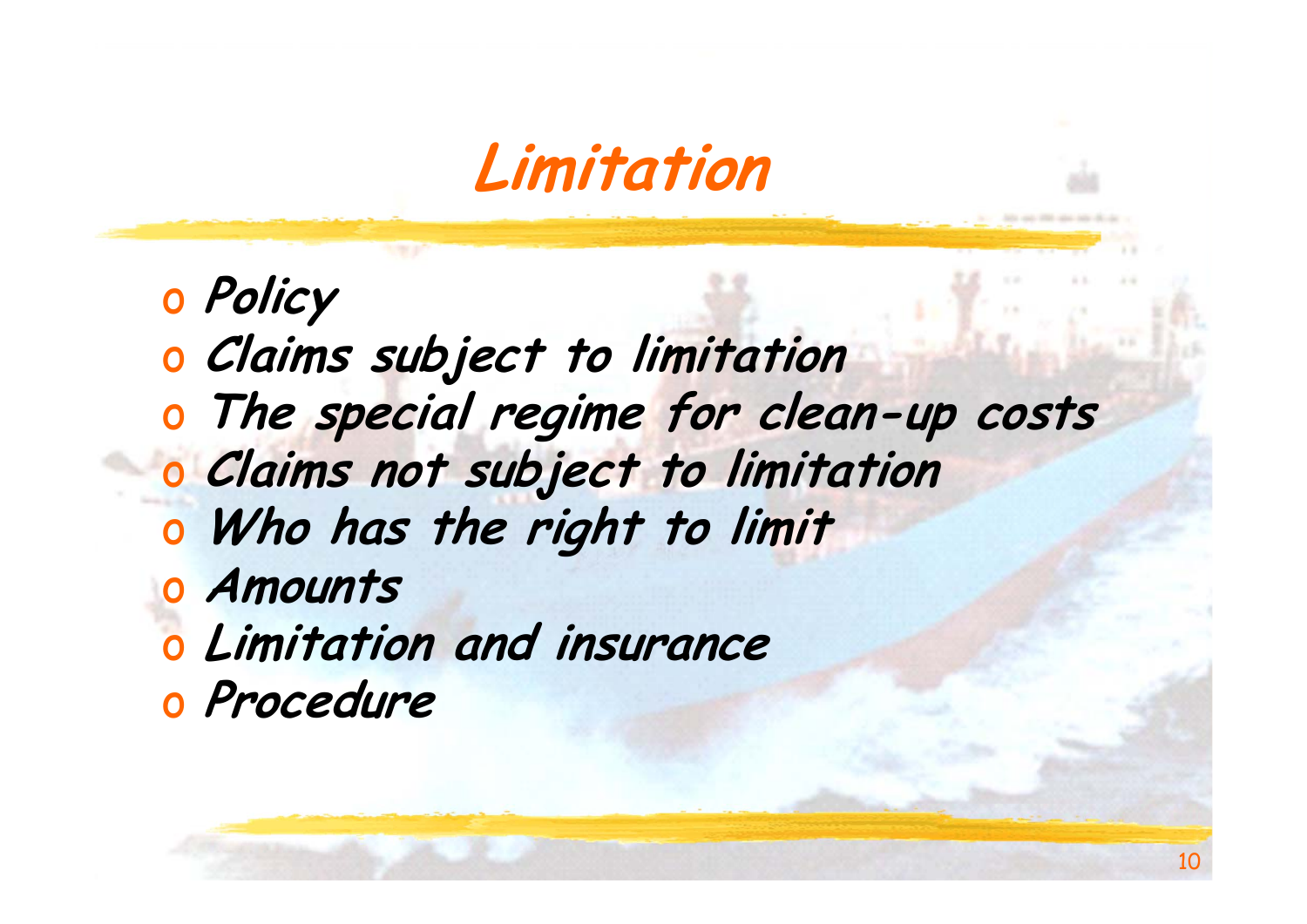

<sup>o</sup> **Privity** <sup>o</sup>**Single liability** <sup>o</sup>**Unit limitation** <sup>o</sup>**Mitigation** <sup>o</sup>**Subrogation** <sup>o</sup>**Owner's costs**